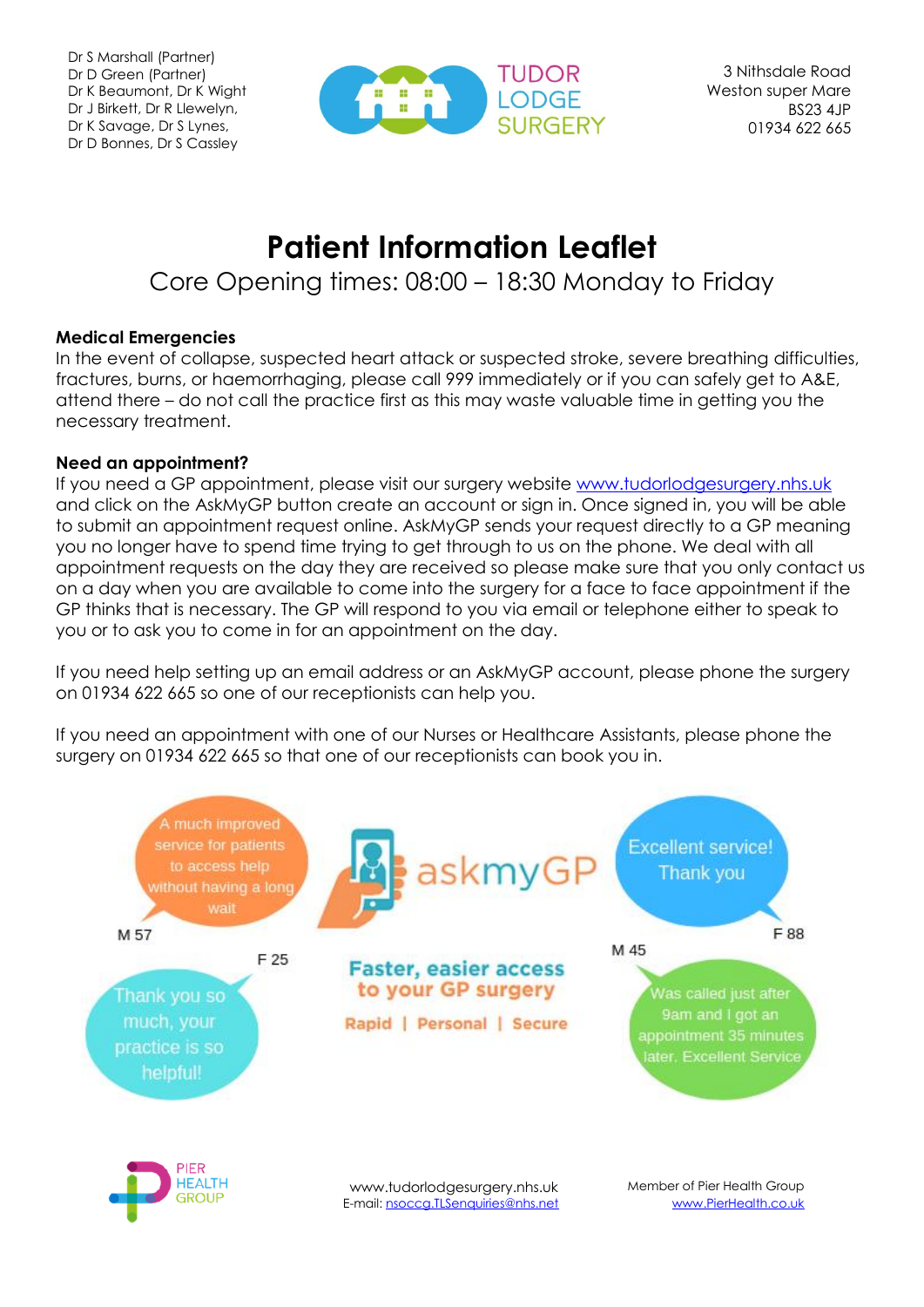

#### **Need to cancel an appointment?**

Please call us on 01934 622 665 if you cannot attend an appointment as soon as possible – there is a large demand for both GP and Nurse appointments and we can offer the cancelled appointment to someone else if you let us know.

#### **Test Results and Repeat Prescriptions**

If you need to find out your test results, or you want to order a repeat prescription, please sign up for Patient Access. Patient Access is an online service which allows you to securely view your medical record, test results, and order repeat prescriptions online. To sign up for Patient Access please ask at reception for a Detailed Coded Access form.

#### **Most pharmacies offer a repeat prescription service**

The pharmacy will request the medication on your behalf. Please talk to your local pharmacy if you are interested in this.

*Please try to avoid sending in repeat prescriptions by post or with a stamped addressed envelope because sometimes the post will take longer than you expect and we will not be able to deal with your request in a timely manner.*

#### **Other information about repeat prescriptions**

Please make sure you allow three full working days for your prescription to be prepared. For example, if you submit your prescription request on a Monday morning, it may not be ready until Thursday evening. We need this time to be able to process, check, and issue your next prescription safely and accurately. We can arrange for your prescription to be sent to a pharmacy of your choice (please let us know your preference). Please note that if your pharmacy delivers your medication to your home, this is likely to add some time to the overall turnaround. **You cannot order repeat prescriptions over the phone for safety reasons.**

#### **Electronic Prescription Service (EPS)**

If you nominate a pharmacy through EPS, it means that your prescriptions will go directly there from the surgery and you will be able to collect it from there, saving you lots of time. We can also track the prescription's progress though the system. Please sign up to EPS with your preferred pharmacy. Please note that we can now send controlled drugs through the EPS service.

#### **Extended Hours/Improved Access**

Appointments are available from 7.30am until 7pm on weekdays for those who need more flexibility. Please request help in the usual way via Ask My GP and we will try to offer you an appointment that works for you. We are also open 1 Saturday each month.

#### **Disabled Access**

If you use a wheelchair or struggle to walk you will be able to access the surgery when visiting as we have a ramp leading up to the front doors. Please let us know if we can do anything to make your visit to the surgery any easier.

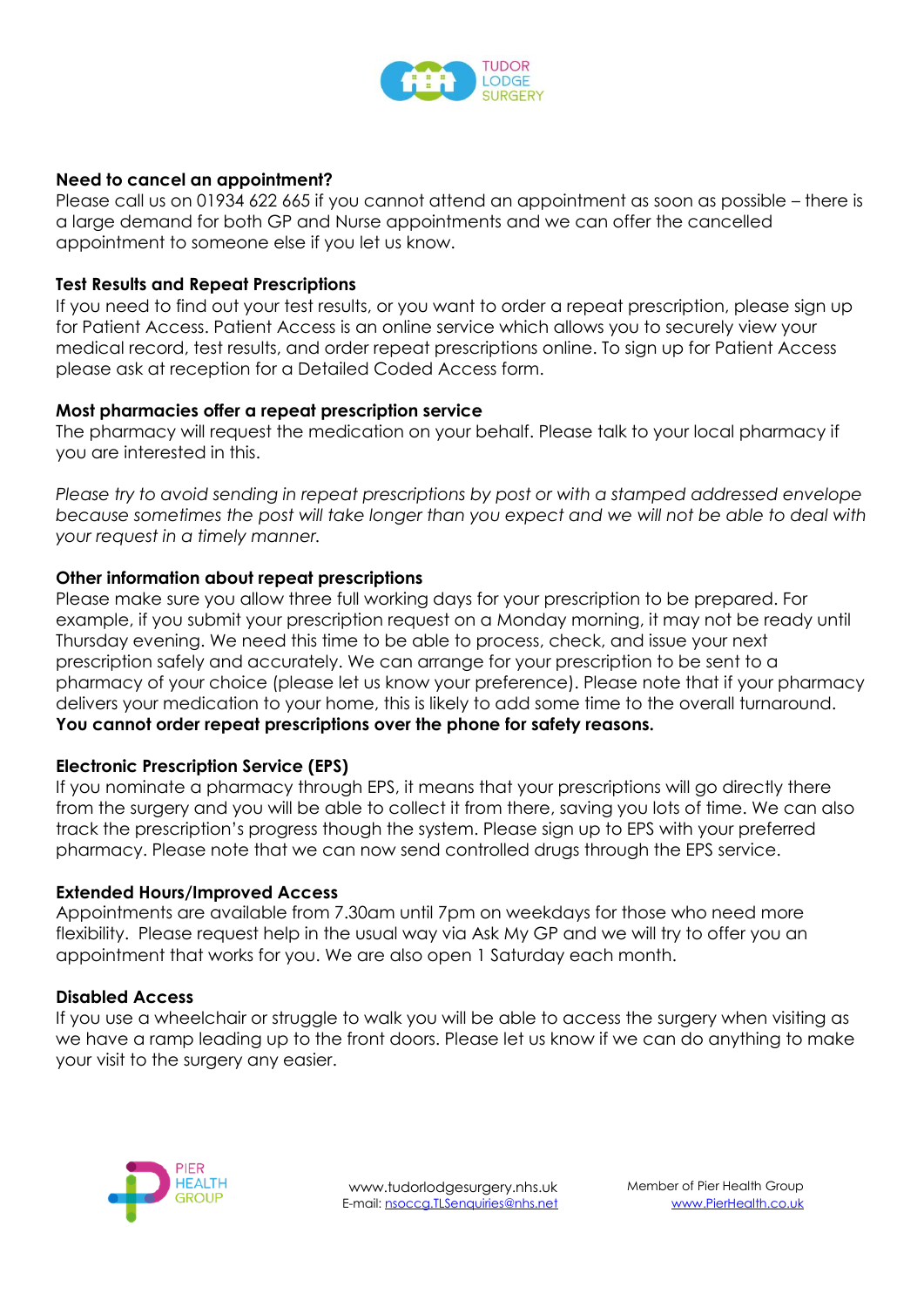

### **The Doctors**

| <b>Dr Stephanie Marshall</b> | (GP Partner)  | MBChB, MRCGP, GP Trainer                               |
|------------------------------|---------------|--------------------------------------------------------|
| Dr Debbie Green              | (GP Partner)  | MBChB, MRCGP, MPharm                                   |
| <b>Dr Katharine Wight</b>    | (Salaried GP) | BSc(Hons) Psychology, MBChB, DCH, DRCOG, JCPCT,        |
|                              |               | RCGP Drug & Alcohol Misuse (Part 1 & Part 2), DFFP     |
| <b>Dr Katharine Beaumont</b> | (Salaried GP) | MA, BM BCh, DRCOG, MRCGP                               |
| Dr Rachael Llewelyn          | (Retainer GP) | BSc(Hons), MBChB, DCH, DRCOG, MRCGP, DPD               |
| Dr John Birkett              | (Salaried GP) | MA, BSc, MBChB, MRCGP, RCGP Drug & Alcohol             |
|                              |               | Misuse (Part 1 & Part 2), GP Trainer, Diploma Diabetes |
|                              |               | Care, Diploma in Clinical Hypnotherapy                 |
| Dr Katie Savage              | (Salaried GP) | MBChb, MRCGP, MRCS (2007), DRCOG, DFSRH, MSc           |
|                              |               | (Med Ed)                                               |
| Dr Simon Lynes               | (Salaried GP) | MRCGP (2018), MBCHb Hons, BA Hons, MSc.                |
| <b>Dr David Bonnes</b>       | (Salaried GP) | MBBS (2011), MRCGP (2020)                              |
| <b>Dr Sophie Cassley</b>     | (Salaried GP) | MRCGP (2020), MBBS, BA(Hons)                           |

## **The Nurses**

| <b>Sharon Hartmann</b> | (Lead Nurse – Prescriber)          |
|------------------------|------------------------------------|
| Liz Cochrane           | (Mental Health Nurse - Prescriber) |
| <b>Mandy Garland</b>   | (Advanced Nurse Practitioner)      |
| <b>Caroline Bazel</b>  | (Advanced Nurse Practitioner)      |
| <b>Bianca Meredith</b> | (Registered Nurse)                 |
| <b>Haydn Grove</b>     | (Mental Health Nurse)              |

# **The Healthcare Assistants**

| <b>Zoe Carraud</b>    | <b>Healthcare Assistant</b> |
|-----------------------|-----------------------------|
| <b>Helen Miles</b>    | <b>Healthcare Assistant</b> |
| <b>Teri Quantrill</b> | <b>Healthcare Assistant</b> |
| <b>Bonnie Ramplin</b> | <b>Healthcare Assistant</b> |
| <b>Ruth Wise</b>      | <b>Healthcare Assistant</b> |
| <b>Linda Gray</b>     | <b>Healthcare Assistant</b> |

# **The Management Team**

**Suzie Heller** (Practice Manager)<br>**Carolyn Simmonds** (Operations Manag **(Operations Manager)** 

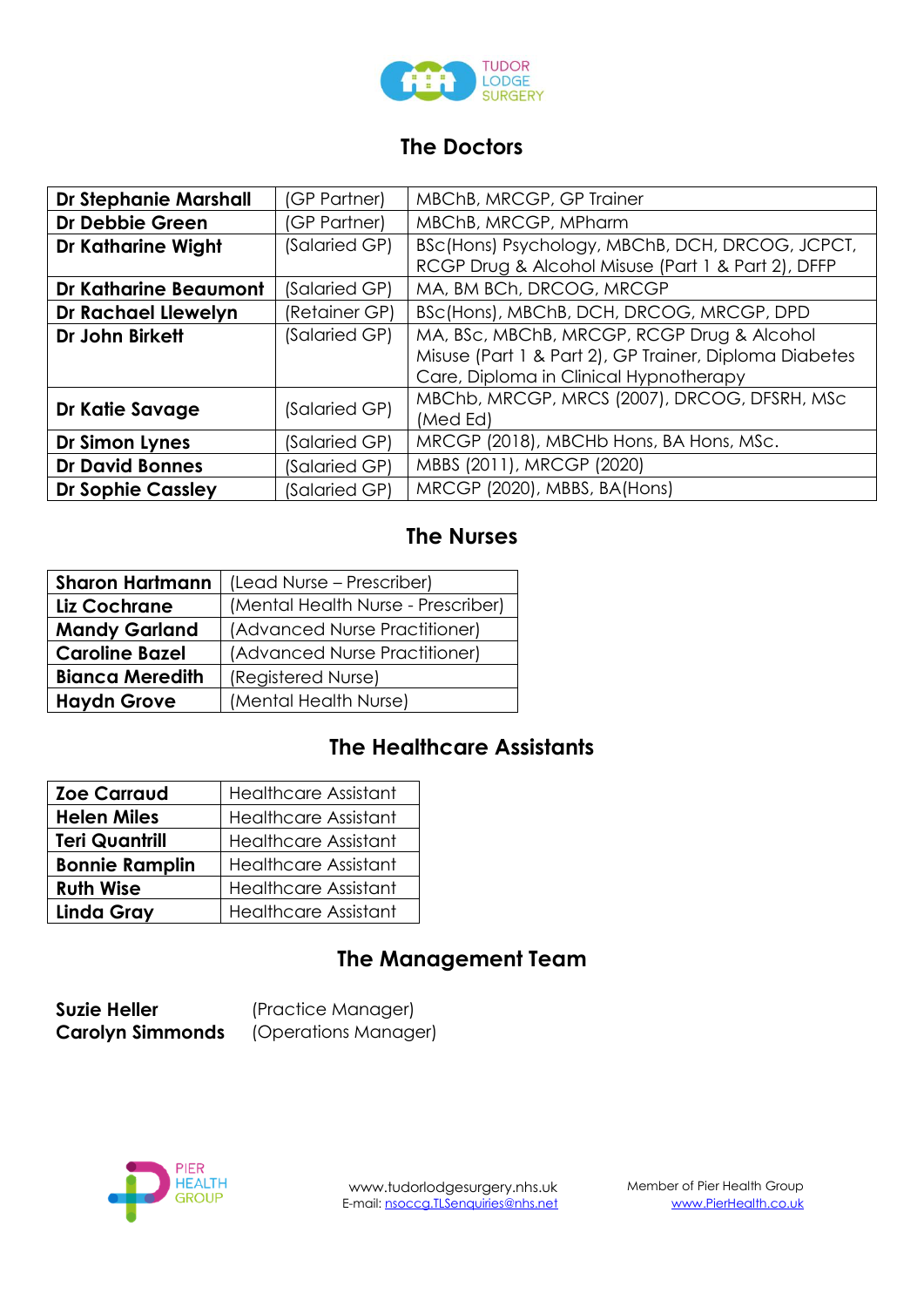

#### **Clinical Service provided by the Practice**

Respiratory Clinics (Asthma, COPD, Spirometry) Baby immunisations Cervical smears Contraceptive implant fitting Contraceptive coil (IUCD) service Emergency contraception Family planning No Worries, Sexual Health services Diabetic care services Flu and pneumococcal vaccinations Wound management Leg ulcer care Hypertension care Maternity services Phlebotomy service Anticoagulation service HRT/Menopause service

#### **Additional services for our patients (provided by other health services on the premises)**

Diabetic Digital Retinopathy Clinics North Somerset Bladder and Bowel Service

#### **Patient Participation Group (PPG)**

We have an active PPG at Tudor Lodge. They meet every other month in the evening at the surgery. The Chair of the PPG is Alan Richardson. We are always looking for new members. The group is interested in developing links with community organisations such as Crossroads and Age Concern. You just have to be registered at Tudor Lodge to be able to be a member. You can phone the practice and ask to speak to the Practice Manager or email [nsoccg.tlsppg@nhs.net](mailto:nsoccg.tlsppg@nhs.net) for more information. We are developing a virtual group so if you don't want to come to the meetings but would like to receive updates by email, let us know and we will put you on the distribution list. The group are also going to start producing a quarterly newsletter.

#### **Comments and Complaints**

We welcome all feedback on the services we provide, whether good or bad. We can always learn and improve from feedback so there is a range of ways to contribute your views:

- Send an email to: [nsoccg.tlsenquiries@nhs.net](mailto:nsoccg.tlsenquiries@nhs.net)
- Fill in a compliment or complaint form on our website: [www.tudorlodgesurgery.nhs.uk](http://www.tudorlodgesurgery.nhs.uk/)
- Complete a Friends & Family Test comment card either in the waiting room or on our website: [www.tudorlodgesurgery.nhs.uk](http://www.tudorlodgesurgery.nhs.uk/)
- Telephone and ask to speak to the Operations Manager or the Practice Manager

If you wish to make a complaint, you can request a copy of our complaints policy or ask to speak to the Operations Manager or Practice Manager and they will help you to complete a complaints form.

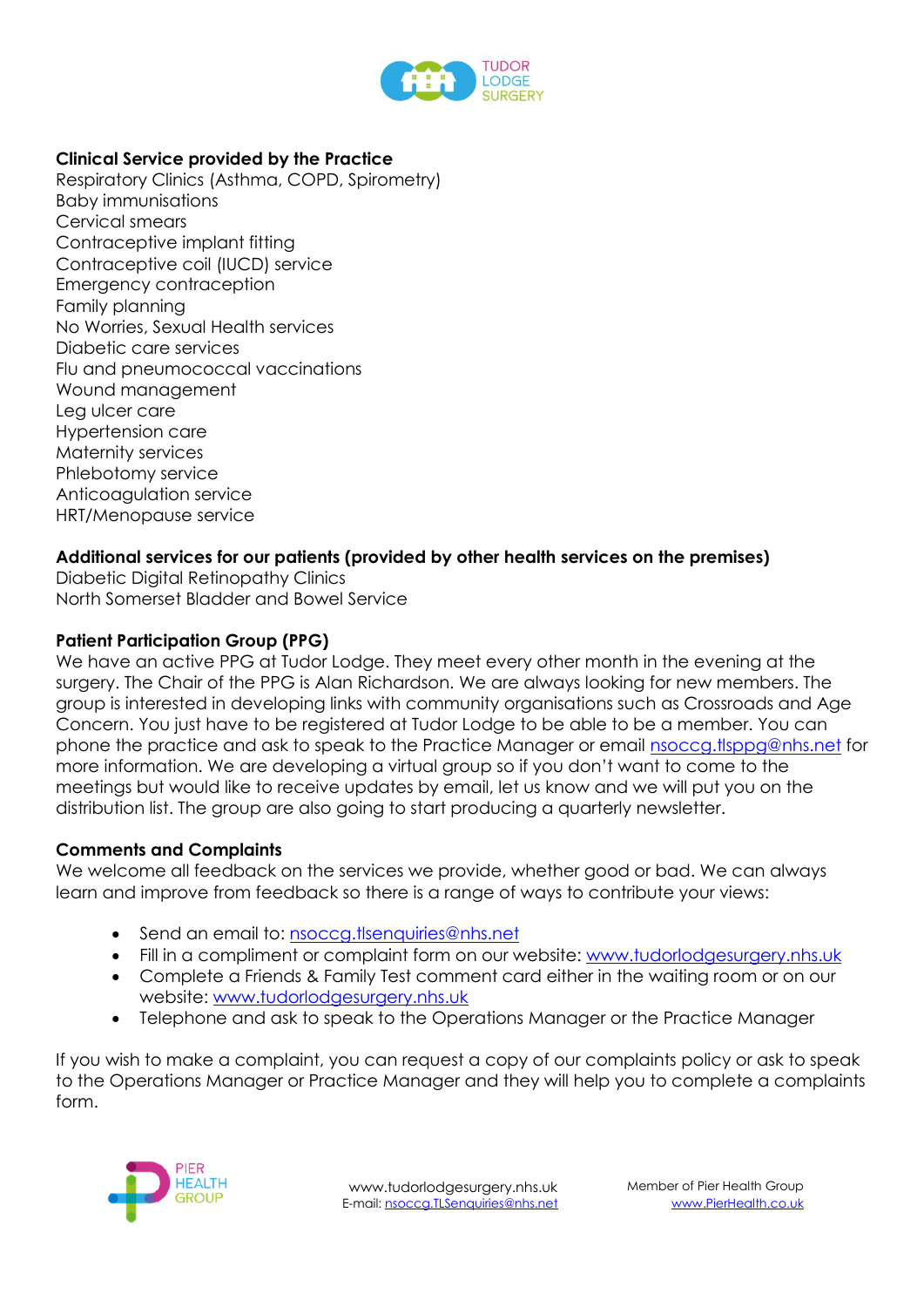

#### **Registering as a new patient and the Practice Area**

To register at Tudor Lodge you need to:

- Collect the registration form from reception or request one via email by emailing: [nsoccg.tlsenquiries@nhs.net](mailto:nsoccg.tlsenquiries@nhs.net)
- Bring the form and the 'New Patient Questionnaire' back fully completed
- You do not need ID to register at the practice but you will need to show this is in order to get access to online services. **It is strongly recommended that you show your ID while registering to save yourself another trip to the surgery at a later date.**

You can request the GP of your choice and we will try to accommodate any request where possible but we do need to ensure that patients are evenly balanced between our GPs.

We accept new patients from the central Weston area, Hutton, Uphill, and Bleadon. If you later move out of the practice area you may need to register with another practice.

#### **Online Services**

There are several options to contact the surgery and to get helpful advice and information online. The practice uses AskMyGP for all GP appointment requests. We also use Patient Access for patients who would like to view their medical record online or to order repeat prescriptions; you can also do this on the NHS App. If you are looking for some advice or information, please check our website: [www.tudorlodgesurgery.nhs.uk](http://www.tudorlodgesurgery.nhs.uk/)

#### **Patient Responsibility**

We aim to provide a professional, caring, and friendly service. To help us to help you and other patients we ask that you adhere to the following:

- Please arrive on time for your appointments
- It is important that you keep us informed of your up to date home phone number, mobile phone number, address, and email address details at all times.
- Please cancel any appointments you cannot make as soon as possible, including nurse appointments.
- Home visits are only for those who are unable to leave the house for any reason. If you think you need a home visit, please call as early as possible, ideally **before 10am** to make your request. Remember that if there is any way you can get to the surgery, or ask someone to bring you, please do this. **Please be aware that if you request a home visit and you are not at home when we visit you – you will not be able to request home visits in the future.** It is better for you to be seen in the surgery where the clinician has all the equipment and your medical records available to them. A GP can see 6 patients in the time it takes to do 1 home visit.
- Like most surgeries, we can run late on occasions so please bear with us in these circumstances. We do try to give patients the time they need but sometimes this makes us run late.
- Be courteous to all members of staff and we expect them to be courteous to you at all times.
- Pay for any non-NHS work that you ask us to complete.
- Ensure you give us enough time to manage your repeat prescriptions safely.

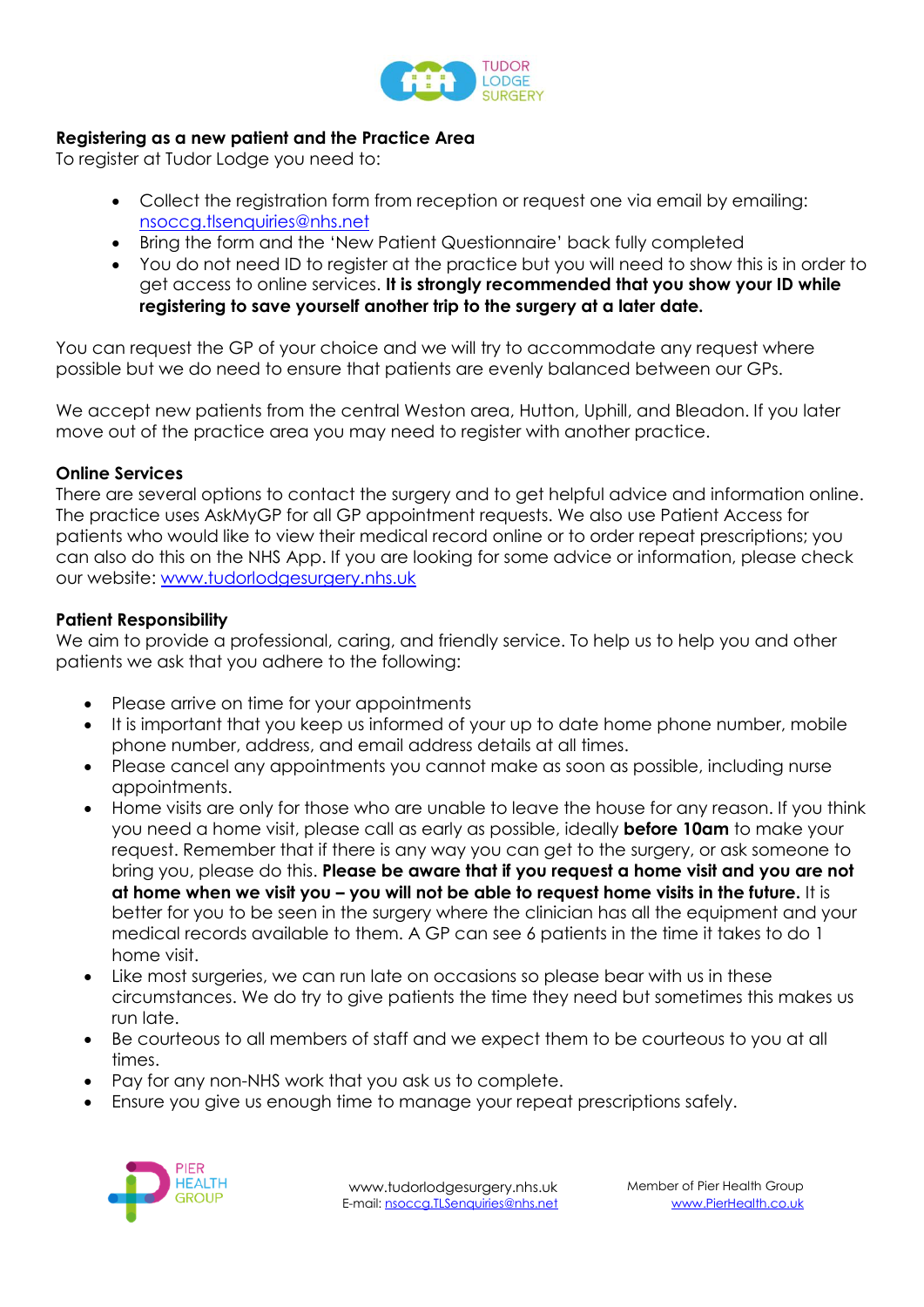

- Keep abreast of what is going on in the surgery by keeping an eye on the information in the waiting area and on the website.
- Please remember that generally speaking there should only be one problem per consultation – try not to 'save up' your concerns as this doesn't help us to manage our time, despite your intentions being not to waste an appointment. If you are concerned about something it is never a waste of an appointment.
- To ensure the safety of your children, please keep an eye on them at all times in the waiting room. If you can safely organise for child-minding whilst you have your consultation this helps the clinician to give you their full attention.
- When booking an appointment, be prepared to be asked the reason for your request. This helps us to ensure you get the care you need in the most appropriate timescale. You do have the right not to give a reason.

#### **Seeing your usual GP**

Where at all possible, we strongly encourage you to see your usual GP, this provides continuity of care and enable the GP to get to know you and your history, it saves you having to repeat your story every time and helps us provide you with the best care possible. This is even more important if you have a long term condition.

#### **Patient Calling System**

The practice uses a patient calling system that is part of the media screen in the waiting area. Your name, the clinician calling you and the room number will be shown and this information will also be announced. If you are concerned that you may not see or hear the information, please let reception know and the clinician will come to the waiting area when you are called.

#### **Home Visits**

Home visits are only for patients who are too ill or too frail to come to the surgery. Please contact reception before 10am if you wish to request a home visit or put your request in on AskMyGP as early as possible. If there is any way you can safely get to the surgery e.g. by taxi or by asking a friend or relative to give you a lift, please do this as your consultation will be more efficient if the clinician has access to all of the surgery equipment and your full medical record available when they see you. **Please be aware that if you request a home visit and you are not at home when we visit you – you will not be able to request home visits in the future.**

#### **Interpreting Service**

The clinicians and staff at the practice have access to a telephone interpreting service. It generally only takes a moment to get an interpreter on the line. You should ask for an interpreter if you need one. You should not need to bring a family member with you to translate if you do not wish to. If you require a British Sign Language Interpreter, we can arrange this for you.

#### **Booking Hospital Transport**

When you are first referred by a GP to a hospital outpatient appointment, the practice will give you details of the patient transport booking line for you to contact. They will tell you whether you are eligible for patient transport. They can also put you in touch with community transport services such as Weston Wheels/Weston Community District Transport who offer cheaper alternatives than public transport and taxis. For all your follow up appointments, where eligible, the hospital is responsible for organising this for you.

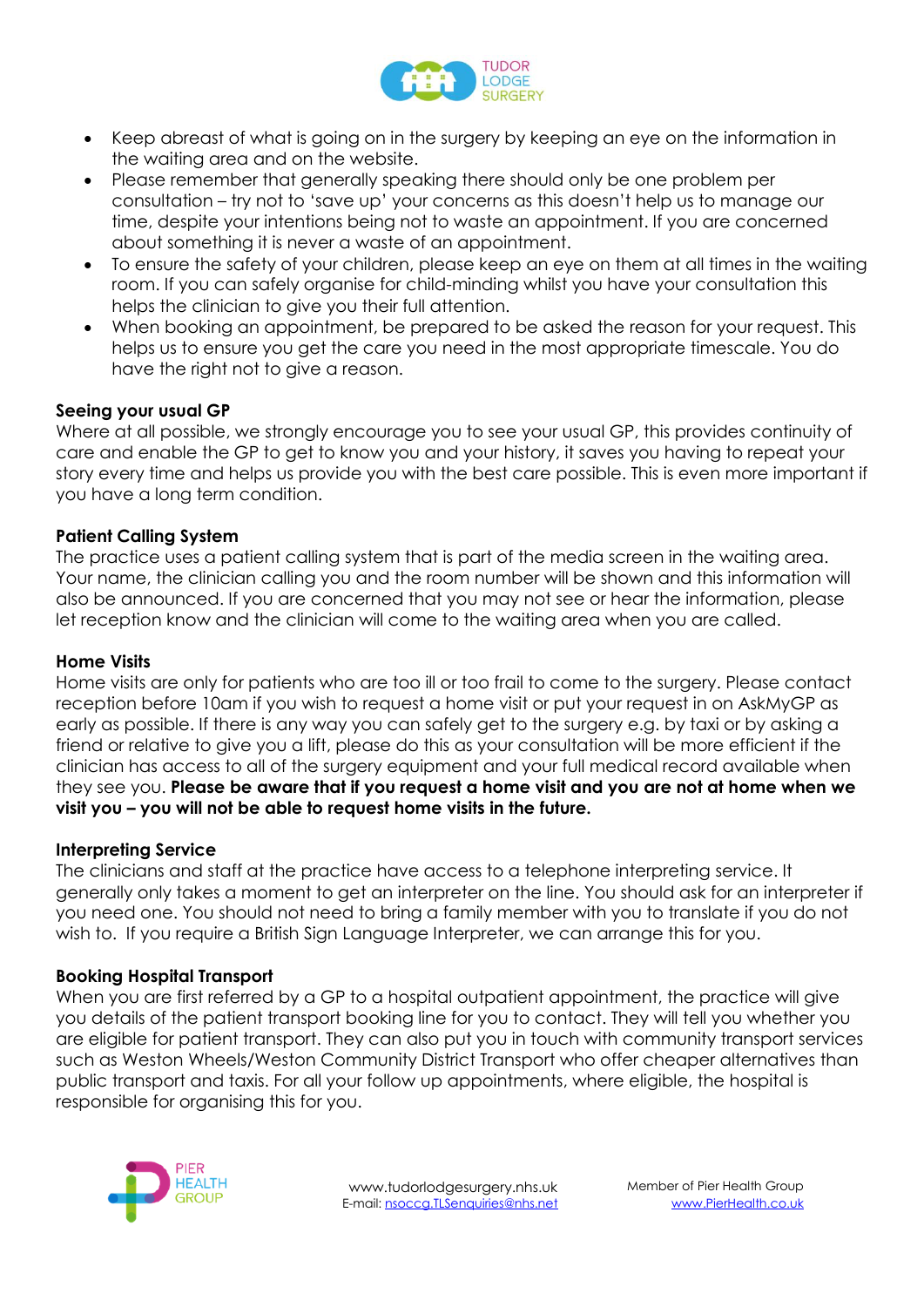

#### **Friends and Family Test**

The Friends and Family Test is an initiative across all practices in England. There are comment slips in the waiting room and on the website. You are invited to give us your feedback on any of your interactions with the practice and as often as you like. The results will be seen on NHS Choices website.

#### **Abuse, Violence and Aggression**

The practice operates a zero tolerance policy in accordance with NHS Guidelines. Staff have the right to work in safe environment without fear of physical or verbal abuse. Abuse to our staff may result in your removal from our list and/or police involvement.

#### **Minor injuries provision in North Somerset**

The practice does not currently offer minor injuries services. You can attend the Clevedon Hospital Minor Injuries Unit which is open from 08:00 until 21:00, 365 days a year. Clevedon Community Hospital, Old Street, Clevedon, North Somerset, BS21 6BS, telephone 01275 546852 You will usually be seen in less than 1 hour and they can deal with minor injuries, cuts, scrapes, sprains. For more information visit: www.nscphealth.co.uk/services/minor-injuries-unit Please keep the Accident and Emergency Department at Weston Hospital free for more serious accidents and emergencies. Please be aware that A&E Department at Weston Hospital currently closes at 22:00.

#### **Medical Students and Research Studies**

Tudor Lodge Surgery is a training practice. This means that some of our GPs support, train and supervise students. These students will usually be qualified doctors who are undertaking post graduate study. We have also in 2014 become a nurse training practice. We will advise you at the time of your appointment if this is the case and if you are uncomfortable with this for any reason please do not hesitate to advise our reception team.

The practice also occasionally participates in research studies designed to improve future health care. All research studies are closely governed to ensure that patient confidentiality is protected and maintained and that the studies have passed the proper ethical requirements. If a study involves specific patients, those patients will be asked whether they would like to participate and given information. They have the right to decline involvement. It is entirely voluntary.

#### **Non NHS Work**

Some of the work you may ask us to do falls outside of NHS contractual work. Items such as medicals for HGV, PSV, or other medicals may be outside of the NHS and you may be asked to pay a fee in advance. Please ask reception for the list of fees. Please note that non NHS work cannot take priority over our responsibilities to care for our registered patients and therefore there may be delays in non NHS work. Please be patient.

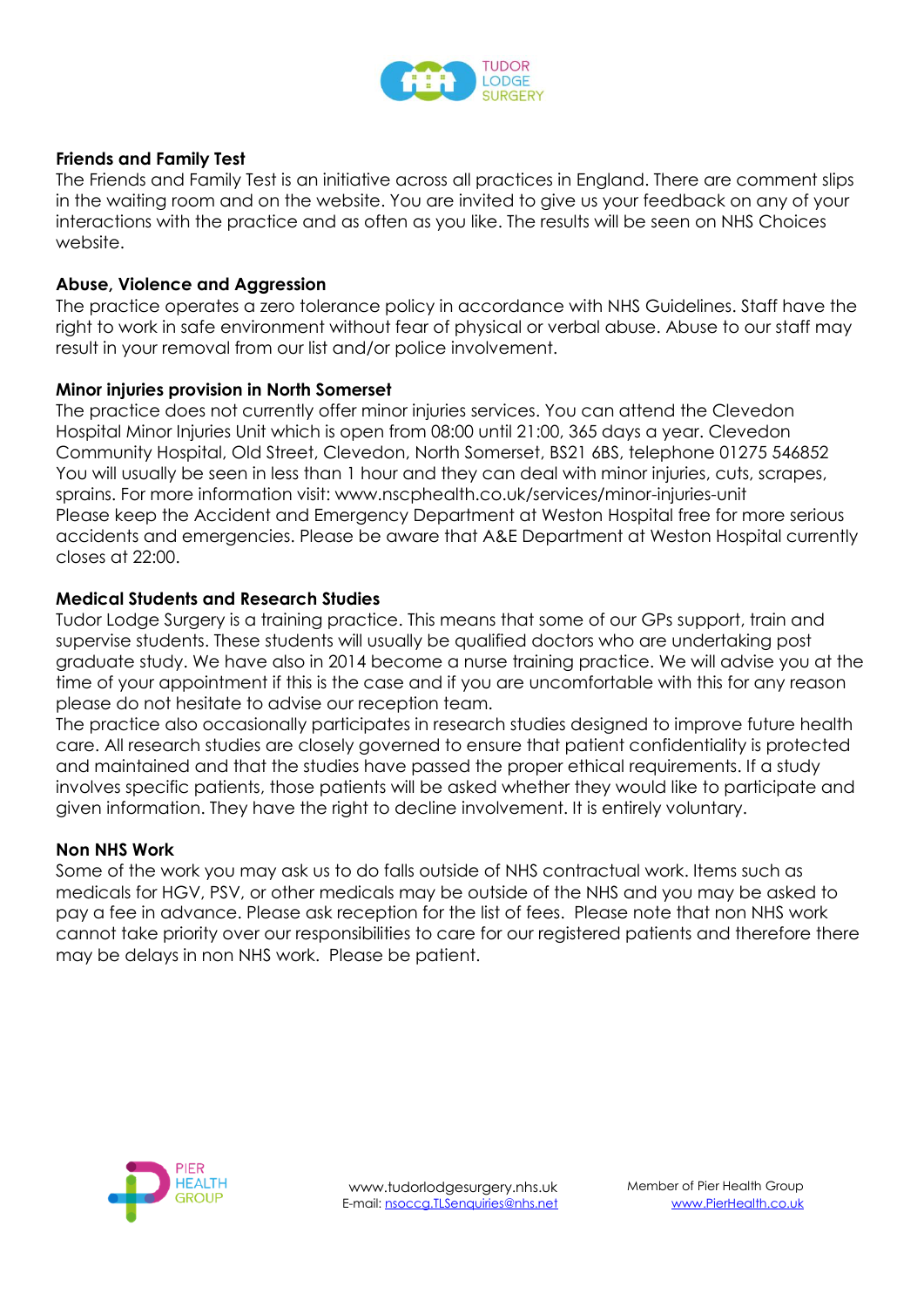

#### **Protecting your Information, Confidentiality and Information Sharing**

The information we hold about you is solely for the purpose of caring for your health and will only be seen by those who need to. There is a possibility of patient information being used by other organisations for the purpose of managing your care or the management of health care services. In addition, recent changes to IT and NHS policy have made it possible to share information with other healthcare professionals e.g. hospitals. Please ask at reception for more information on the Summary Care Record (national scheme), and Connecting Care (local scheme across Bristol, South Gloucestershire, North Somerset). You have the right to opt out of information sharing.

We have a legal duty to keep confidential all the information held about you. The obligations the NHS has, together with the rights that every individual enjoys, are set out in the General Data Protection Regulations (GDPR) which came into force in May 2018. If you have any questions about patient confidentiality please contact the Practice Manager. Protecting your personal information is of paramount importance. If you would like a copy of our Privacy Notice, please either download it from our website or ask for a copy at reception.

#### **Consent Policy**

It is important that during the course of any treatment or advice you receive at the practice you understand the nature, purpose and risks associated with any proposed care plan or advice. The practice staff will inform you of these during your consultation. If you are ever unsure about the nature, purpose or risks associated with what is being discussed then please do not hesitate to ask for further clarification. If you require additional assistance, for example an interpreter, additional advice or illustrations, then please do not hesitate to ask your clinician or the practice manager.

#### **Prescribing Policy – Changes of Medication**

We continually monitor our prescribing to ensure patients are receiving the most effective and medically appropriate treatment. We work closely with our colleagues at NHS North Somerset Clinical Commissioning Group and their Medicines Management Team to make changes to either improve safety and quality or to reduce costs without affecting your treatment. Your medication will be reviewed on a regular basis and where appropriate alternative medication may be prescribed.

#### **Patient supplied samples**

Please remember that in order for us to process patient supplied samples (such as urine and stool), they must be supplied to us with all the paperwork completed and the sample itself clearly identified as instructed by your clinician. Failure to do so will mean that we are unable to send your sample to the laboratory for testing.

#### **Blood Pressure Machine**

There is a blood pressure machine in the waiting area of the surgery. Please feel free to use this at any time but do please let us have the results as the machine is not linked to our clinical system.